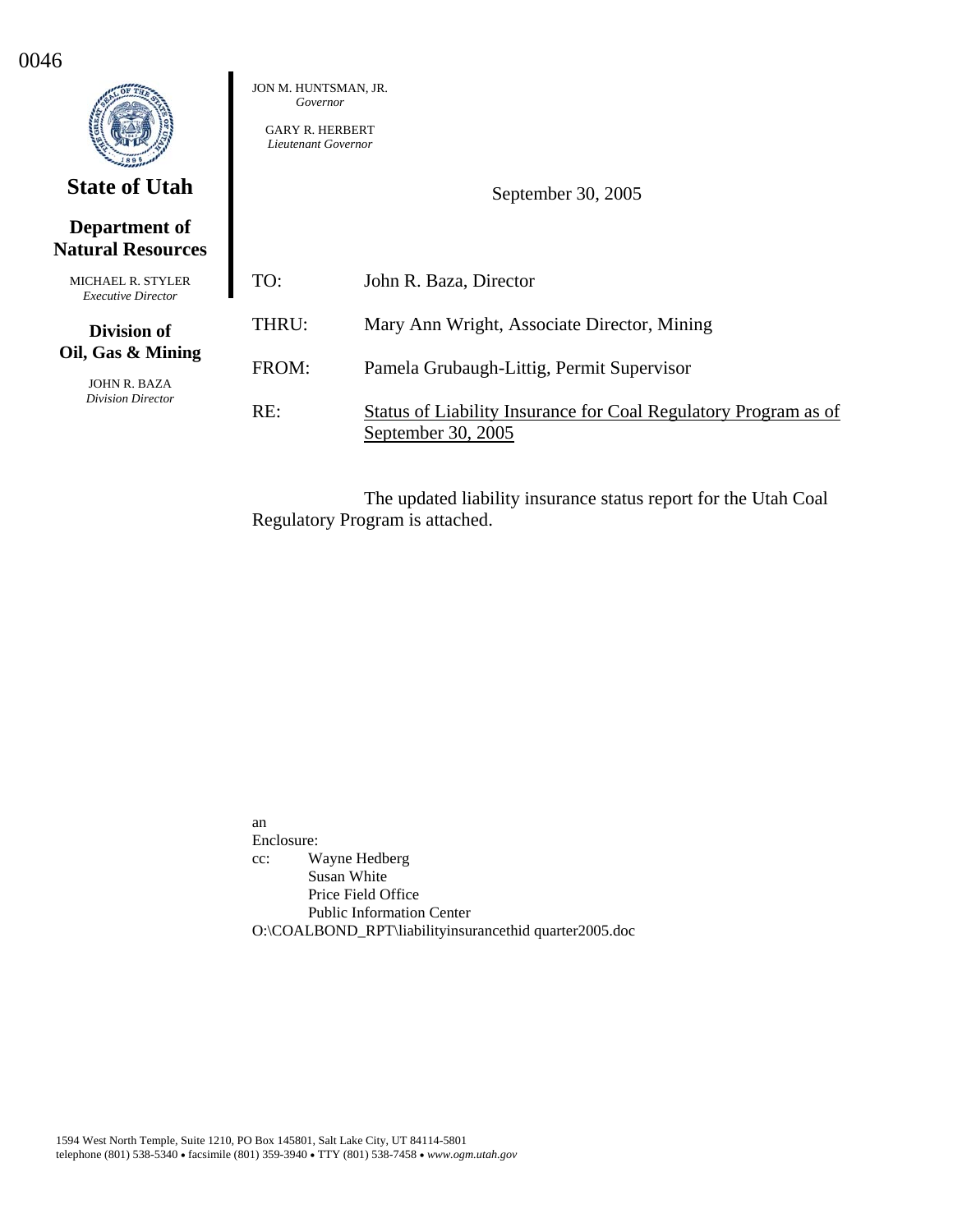| Name of Project                                                                           | <b>Policy Number</b> | Primary Insurance Company Effective<br>(Best's Rating)<br>2005 | Dates                    | "Acord<br>Form" | <b>XCU</b><br>(Explosives) | <b>Claims Made or Per</b><br>Occurrence<br>(Retroactive Date) |
|-------------------------------------------------------------------------------------------|----------------------|----------------------------------------------------------------|--------------------------|-----------------|----------------------------|---------------------------------------------------------------|
|                                                                                           |                      |                                                                |                          |                 |                            |                                                               |
| Castle Gate Holding Co.<br>Castle Gate Mine<br>C/007/004                                  | BOG 5086545 - 01     | Steadfast Insurance Company<br>(A)                             | 07/30/05-<br>07/30/06    | Yes             | Yes                        | Occurrence                                                    |
| Canyon Fuel Co, LLC<br><b>Skyline Mine</b><br>C/007/005                                   | HDOG 21723198        | Ace American Insurance<br>Company $(A+)$                       | 07/31/05<br>07/31/06     | Yes             | Yes                        | Occurrence                                                    |
| <b>Plateau Mining Corporation</b><br><b>Star Point Mine</b><br>C/007/006                  | BOG 5086545-01       | Steadfast Insurance Company<br>(A)                             | 07/30/05-<br>07/30/06    | Yes             | Yes                        | Occurrence                                                    |
| Hiawatha Coal Company Hiawatha<br>Complex<br>C/007/011                                    | CLS0987125           | Scottsdale Insurance Co.<br>$(A+)$                             | $01/27/05$ -<br>01/27/06 | Yes             | Yes                        | Occurrence                                                    |
| Nevada Electric Investment<br>Company<br><b>Wellington Preparation Plant</b><br>C/007/012 | LGBGL37252           | USF Insurance Co.<br>$(A-)$                                    | 02/09/05<br>02/09/06     | Yes             | Yes                        | Occurrence                                                    |
| UtahAmerican Energy, Inc.<br>Horse Canyon Mine<br>C/007/013                               | 37104410             | Federal Insurance Company<br>$(A++)$                           | $06/01/05$ -<br>06/01/06 | Yes             | Yes                        | Occurrence                                                    |
| Mountain Coal Company<br>Gordon Creek #2, #7 & #8 Mine<br>C/007/016                       | HDOG21723198         | Ace American Insurance<br>Company $(A+)$                       | 07/31/05-<br>07/31/06    | Yes             | Yes                        | Occurrence<br>(\$500,000 per<br>location)                     |
| Canyon Fuel Co, LLC<br>Soldier Canyon Mine<br>C/007/018                                   | HDOG21723198         | Ace American Insurance<br>Company $(A+)$                       | 07/31/05-<br>07/31/06    | Yes             | Yes                        | Occurrence<br>(\$500,000 aggregate<br>per location)           |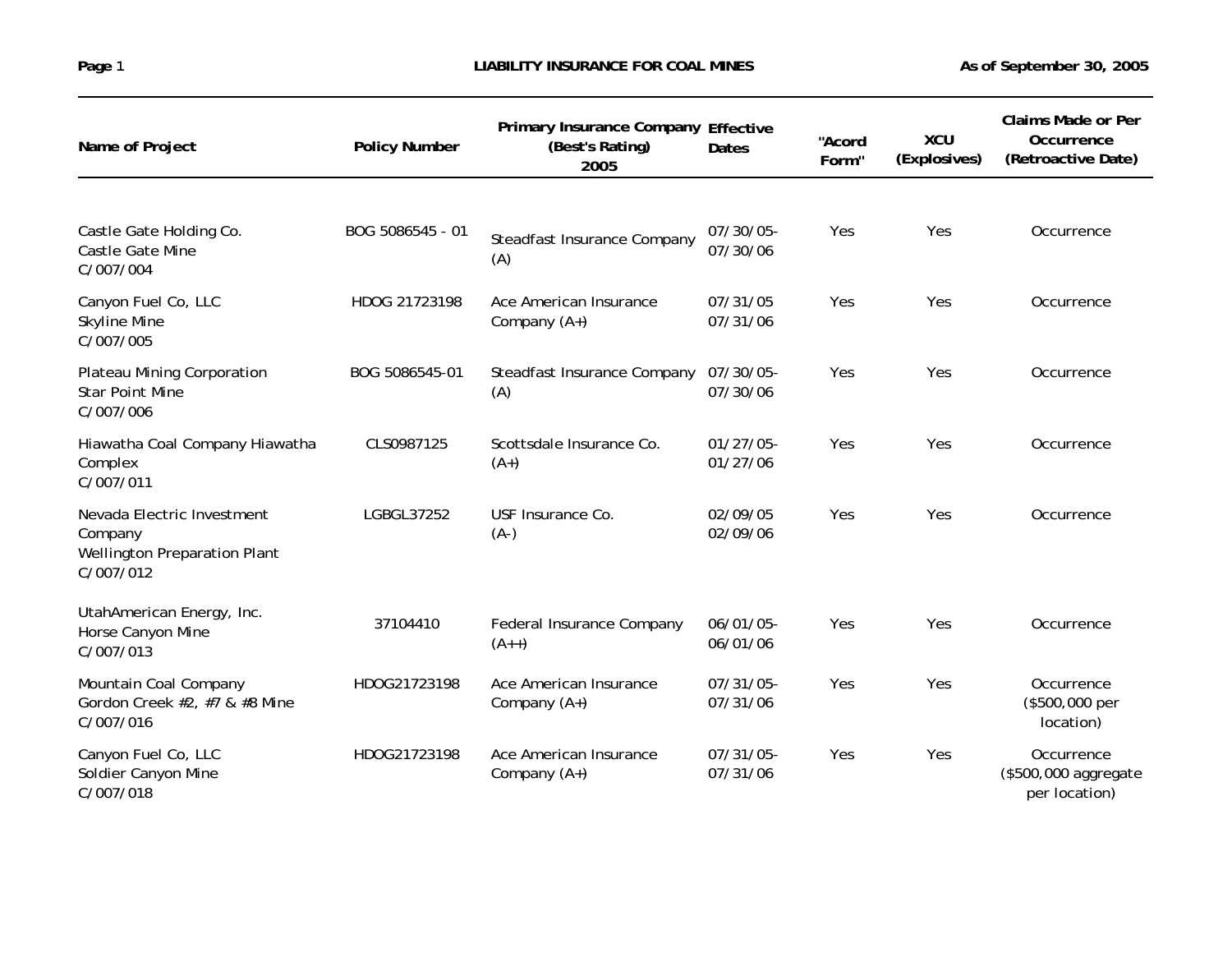| Name of Project                                                             | <b>Policy Number</b> | Primary Insurance Company Effective<br>(Best's Rating)<br>2005 | Dates                    | "Acord<br>Form" | <b>XCU</b><br>(Explosives) | Claims Made or Per<br>Occurrence<br>(Retroactive Date) |
|-----------------------------------------------------------------------------|----------------------|----------------------------------------------------------------|--------------------------|-----------------|----------------------------|--------------------------------------------------------|
| Andalex Resources, Inc.<br><b>Centennial Mine</b><br>C/007/019              | 3710-25-94           | Federal Insurance Company<br>$(A++)$                           | 07/01/05-<br>07/01/06    | Yes             | Yes                        | Occurrence                                             |
| Hidden Splendor Resources Inc.<br><b>Horizon Mine</b><br>C/007/0020         | 2916588              | Lexington Insurance Company 09/30/05-<br>$(A+)$                | 09/30/06                 | Yes             | Yes                        | Occurrence                                             |
| Savage Industries, Inc.<br>Savage Coal Terminal<br>C/007/022                | HDOG18072518         | Ace American Insurance<br>Company<br>$(A+)$                    | $04/01/05$ -<br>04/01/06 | Yes             | Yes                        | Occurrence                                             |
| Andalex Resources, Inc.<br>Wildcat Loadout<br>C/007/033                     | 3710-25-94           | Federal Insurance Company<br>$(A++)$                           | 07/01/05-<br>07/01/06    | Yes             | Yes                        | Occurrence                                             |
| Canyon Fuel Co, LLC<br><b>Banning Loadout</b><br>C/007/034                  | HDOG217398           | Ace American Insurance<br>Company $(A+)$                       | 07/31/05-<br>07/31/06    | Yes             | Yes                        | Occurrence<br>(\$500,000 aggregate<br>per location)    |
| Sunnyside Cogeneration Associates<br>Sunnyside Refuse & Slurry<br>C/007/035 | 3581-69-76           | Federal Insurance Company<br>$(A++)$                           | 08/01/04<br>08/01/05     | Yes             | Yes                        | Occurrence                                             |
| Plateau Mining Corporation<br><b>Willow Creek Mine</b><br>ACT/007/038       | BOG 5086545-01       | Steadfast Insurance Company<br>(A)                             | 07/30/05-<br>07/30/06    | Yes             | Yes                        | Occurrence                                             |
| Canyon Fuel Company, LLC<br>Dugout Canyon Mine<br>C/007/039                 | HDOG21732198         | Ace American Insurance<br>Company (A+)                         | 07/31/05<br>07/31/06     | Yes             | Yes                        | Occurrence<br>(\$500,000 aggregate<br>per location)    |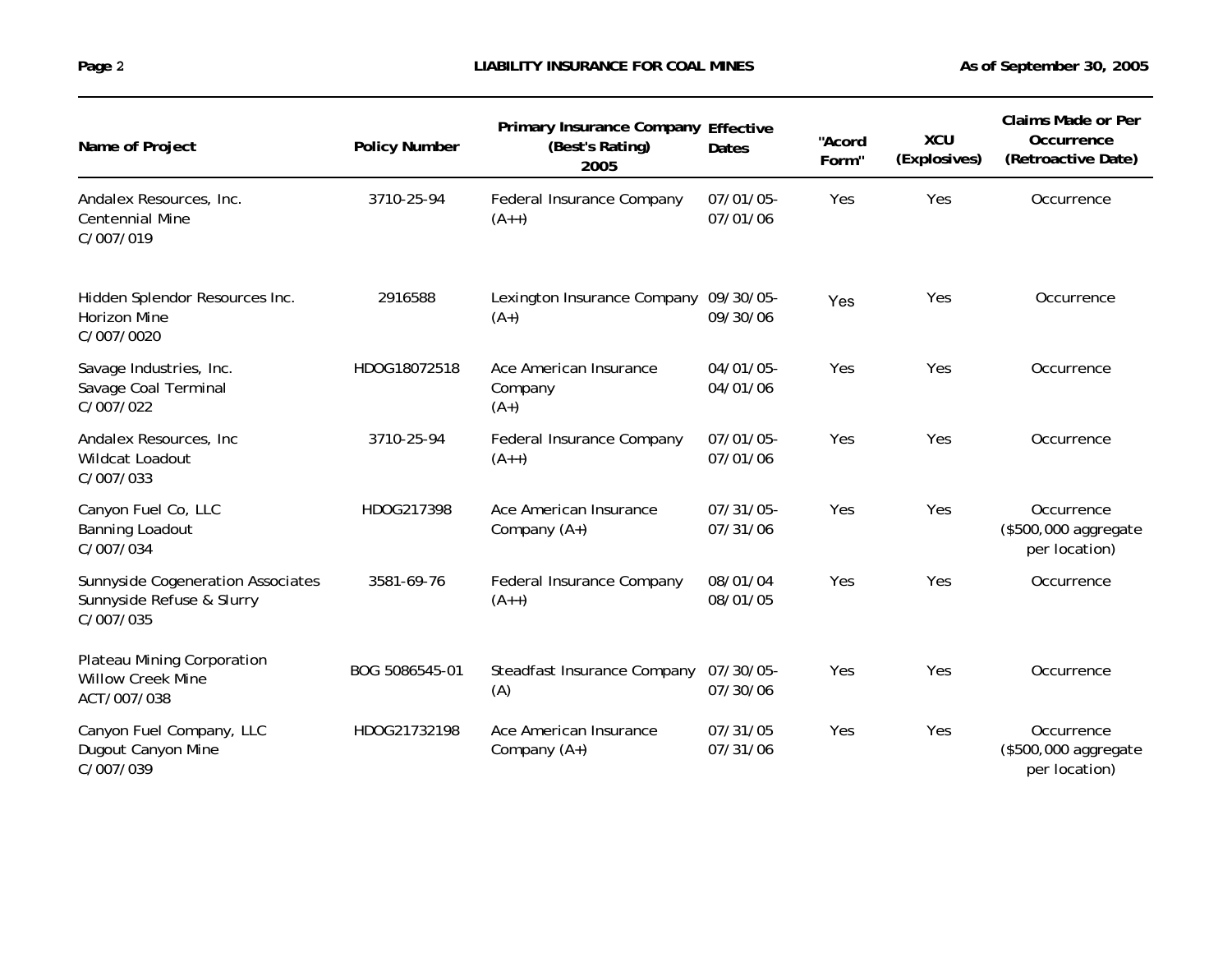| Name of Project                                                             | <b>Policy Number</b> | Primary Insurance Company Effective<br>(Best's Rating)<br>2005                 | Dates                 | "Acord<br>Form" | <b>XCU</b><br>(Explosives) | <b>Claims Made or Per</b><br>Occurrence<br>(Retroactive Date) |
|-----------------------------------------------------------------------------|----------------------|--------------------------------------------------------------------------------|-----------------------|-----------------|----------------------------|---------------------------------------------------------------|
| West Ridge Resources, Inc.<br>West Ridge Mine<br>C/007/041                  | 3710-95-30           | Federal Insurance Company<br>$(A++)$                                           | 07/01/05-<br>07/01/06 | Yes             | Yes                        | Occurrence                                                    |
| Star Point Waste Fuel<br>Sunnyside Cogeneration<br>Association<br>C/007/042 | 3581-69-76           | Federal Insurance Company<br>$(A++)$                                           | 08/01/05-<br>08/01/06 | Yes             |                            | Occurrence                                                    |
| <b>Consolidation Coal Company</b><br>Hidden Valley Mine<br>C/015/007        | BOG9377215-01        | Steadfast Insurance Company<br>(A)                                             | 11/05/04<br>11/05/05  | Yes             | Yes                        | Occurrence                                                    |
| PacifiCorp<br><b>Trail Mountain Mine</b><br>C/015/009                       | U0614A4A05           | <b>Associated Electric and Gas</b><br><b>Insurance Services Limited</b><br>(A) | 04/01/05<br>04/01/06  | Yes             | Yes                        | Occurrence                                                    |
| <b>Consolidation Coal Company</b><br><b>Emery Mine</b><br>C/015/015         | BOG9377215-01        | Steadfast Insurance Company<br>(A)                                             | 11/05/04<br>11/05/05  | Yes             | Yes                        | Occurrence                                                    |
| PacifiCorp<br>Des-Bee-Dove Mine<br>C/015/017                                | U0614A1A05           | <b>Associated Electric and Gas</b><br>Insurance Service Limited (A)            | 04/01/05<br>04/01/06  | Yes             | Yes                        | Occurrence                                                    |
| PacifiCorp<br>Deer Creek Mine<br>C/015/018                                  | U0614A1A05           | <b>Associated Electric and Gas</b><br>Insurance Services Limited (A) 04/01/06  | 04/01/05              | Yes             | Yes                        | Occurrence                                                    |
| PacifiCorp<br>Cottonwood/Wilberg Mine<br>C/015/019                          | U0614A1A05           | Associated Electric and Gas<br>Insurance Services Limited (A) 04/01/06         | 04/01/05              | Yes             | Yes                        | <b>Claims Made</b><br>(12/24/86)                              |
| Co-Op Mining Company<br>Bear Canyon Mine<br>C/015/025                       | 3602136              | AIG<br>$(A++)$                                                                 | 01/01/05<br>01/04/06  | Yes             | Yes                        | Occurrence                                                    |